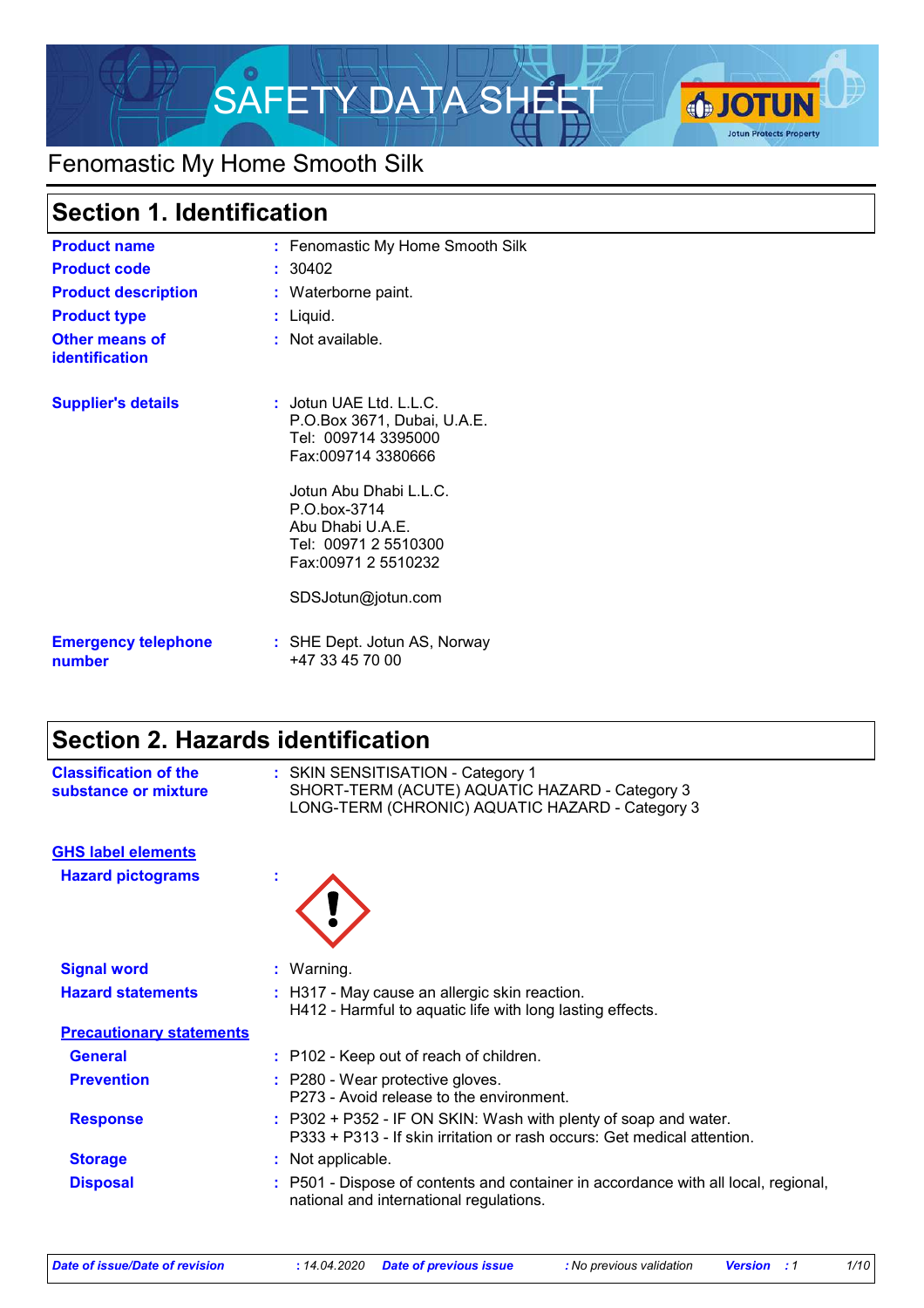### **Section 2. Hazards identification**

**Other hazards which do not :** None known. **result in classification**

### **Section 3. Composition/information on ingredients**

| Substance/mixture                       | : Mixture        |
|-----------------------------------------|------------------|
| <b>Other means of</b><br>identification | : Not available. |

| <b>CAS number/other identifiers</b> |                   |               |                   |
|-------------------------------------|-------------------|---------------|-------------------|
| <b>CAS number</b>                   | : Not applicable. |               |                   |
| <b>EC</b> number                    | Mixture.          |               |                   |
| <b>Product code</b>                 | : 30402           |               |                   |
| <b>Ingredient name</b>              |                   | $\frac{9}{6}$ | <b>CAS number</b> |
| $C(M)$ IT/MIT $(3:1)$               |                   | < 0.025       | 55965-84-9        |

**There are no additional ingredients present which, within the current knowledge of the supplier and in the concentrations applicable, are classified as hazardous to health or the environment and hence require reporting in this section.**

**Occupational exposure limits, if available, are listed in Section 8.**

### **Section 4. First aid measures**

#### **Description of necessary first aid measures**

| <b>Eye contact</b>  | : Immediately flush eyes with plenty of water, occasionally lifting the upper and lower<br>eyelids. Check for and remove any contact lenses. Continue to rinse for at least 10<br>minutes. Get medical attention if irritation occurs.                                                                                                                                                                                                                                                                                                                                                                                                                                                                                                                                                                                       |  |
|---------------------|------------------------------------------------------------------------------------------------------------------------------------------------------------------------------------------------------------------------------------------------------------------------------------------------------------------------------------------------------------------------------------------------------------------------------------------------------------------------------------------------------------------------------------------------------------------------------------------------------------------------------------------------------------------------------------------------------------------------------------------------------------------------------------------------------------------------------|--|
| <b>Inhalation</b>   | : Remove victim to fresh air and keep at rest in a position comfortable for breathing.<br>If not breathing, if breathing is irregular or if respiratory arrest occurs, provide<br>artificial respiration or oxygen by trained personnel. It may be dangerous to the<br>person providing aid to give mouth-to-mouth resuscitation. Get medical attention if<br>adverse health effects persist or are severe. If unconscious, place in recovery<br>position and get medical attention immediately. Maintain an open airway. Loosen<br>tight clothing such as a collar, tie, belt or waistband.                                                                                                                                                                                                                                 |  |
| <b>Skin contact</b> | : Wash with plenty of soap and water. Remove contaminated clothing and shoes.<br>Wash contaminated clothing thoroughly with water before removing it, or wear<br>gloves. Continue to rinse for at least 10 minutes. Get medical attention. In the<br>event of any complaints or symptoms, avoid further exposure. Wash clothing<br>before reuse. Clean shoes thoroughly before reuse.                                                                                                                                                                                                                                                                                                                                                                                                                                        |  |
| <b>Ingestion</b>    | : Wash out mouth with water. Remove dentures if any. Remove victim to fresh air<br>and keep at rest in a position comfortable for breathing. If material has been<br>swallowed and the exposed person is conscious, give small quantities of water to<br>drink. Stop if the exposed person feels sick as vomiting may be dangerous. Do not<br>induce vomiting unless directed to do so by medical personnel. If vomiting occurs,<br>the head should be kept low so that vomit does not enter the lungs. Get medical<br>attention if adverse health effects persist or are severe. Never give anything by<br>mouth to an unconscious person. If unconscious, place in recovery position and get<br>medical attention immediately. Maintain an open airway. Loosen tight clothing such<br>as a collar, tie, belt or waistband. |  |

#### **Most important symptoms/effects, acute and delayed**

| <b>Potential acute health effects</b> |                                                     |  |
|---------------------------------------|-----------------------------------------------------|--|
| <b>Eye contact</b>                    | : No known significant effects or critical hazards. |  |
| <b>Inhalation</b>                     | : No known significant effects or critical hazards. |  |
| <b>Skin contact</b>                   | : May cause an allergic skin reaction.              |  |
| <b>Ingestion</b>                      | : No known significant effects or critical hazards. |  |
| <b>Over-exposure signs/symptoms</b>   |                                                     |  |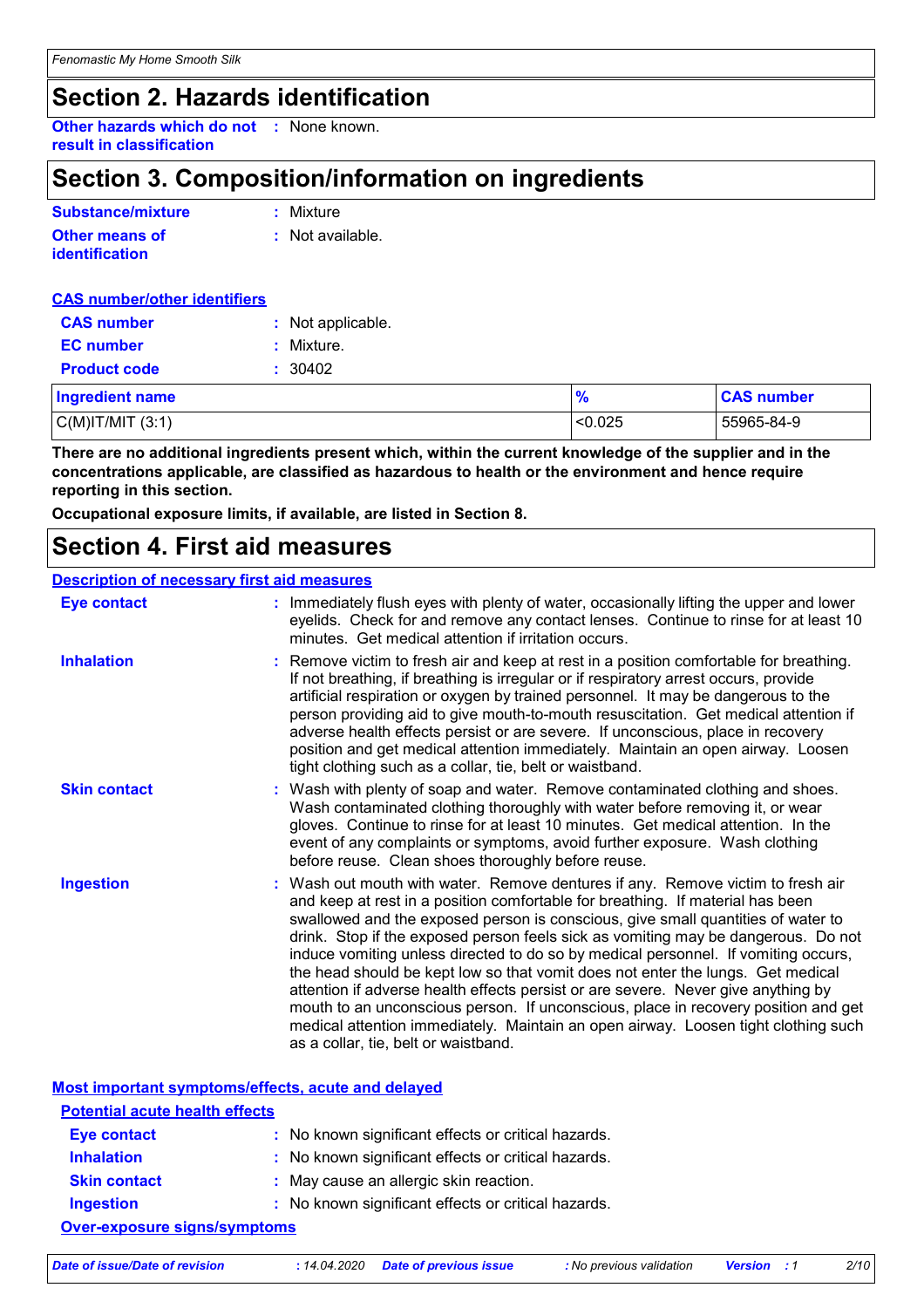## **Section 4. First aid measures**

| Eye contact                | : No specific data.                                                                                                                                                                                                    |
|----------------------------|------------------------------------------------------------------------------------------------------------------------------------------------------------------------------------------------------------------------|
| <b>Inhalation</b>          | : No specific data.                                                                                                                                                                                                    |
| <b>Skin contact</b>        | : Adverse symptoms may include the following:<br>irritation<br>redness                                                                                                                                                 |
| <b>Ingestion</b>           | : No specific data.                                                                                                                                                                                                    |
| <b>Notes to physician</b>  | Indication of immediate medical attention and special treatment needed, if necessary<br>: Treat symptomatically. Contact poison treatment specialist immediately if large<br>quantities have been ingested or inhaled. |
|                            |                                                                                                                                                                                                                        |
| <b>Specific treatments</b> | : No specific treatment.                                                                                                                                                                                               |

**See toxicological information (Section 11)**

### **Section 5. Firefighting measures**

| <b>Extinguishing media</b>                               |                                                                                                                                                                                                                                                                                                      |
|----------------------------------------------------------|------------------------------------------------------------------------------------------------------------------------------------------------------------------------------------------------------------------------------------------------------------------------------------------------------|
| <b>Suitable extinguishing</b><br>media                   | : Use an extinguishing agent suitable for the surrounding fire.                                                                                                                                                                                                                                      |
| <b>Unsuitable extinguishing</b><br>media                 | : None known.                                                                                                                                                                                                                                                                                        |
| <b>Specific hazards arising</b><br>from the chemical     | : In a fire or if heated, a pressure increase will occur and the container may burst.<br>This material is harmful to aquatic life with long lasting effects. Fire water<br>contaminated with this material must be contained and prevented from being<br>discharged to any waterway, sewer or drain. |
| <b>Hazardous thermal</b><br>decomposition products       | : Decomposition products may include the following materials:<br>carbon dioxide<br>carbon monoxide<br>metal oxide/oxides                                                                                                                                                                             |
| <b>Special protective actions</b><br>for fire-fighters   | : Promptly isolate the scene by removing all persons from the vicinity of the incident if<br>there is a fire. No action shall be taken involving any personal risk or without<br>suitable training.                                                                                                  |
| <b>Special protective</b><br>equipment for fire-fighters | : Fire-fighters should wear appropriate protective equipment and self-contained<br>breathing apparatus (SCBA) with a full face-piece operated in positive pressure<br>mode.                                                                                                                          |

# **Section 6. Accidental release measures**

|                                  | Personal precautions, protective equipment and emergency procedures                                                                                                                                                                                                                                                                                                                                             |
|----------------------------------|-----------------------------------------------------------------------------------------------------------------------------------------------------------------------------------------------------------------------------------------------------------------------------------------------------------------------------------------------------------------------------------------------------------------|
| For non-emergency<br>personnel   | : No action shall be taken involving any personal risk or without suitable training.<br>Evacuate surrounding areas. Keep unnecessary and unprotected personnel from<br>entering. Do not touch or walk through spilt material. Avoid breathing vapour or<br>mist. Provide adequate ventilation. Wear appropriate respirator when ventilation is<br>inadequate. Put on appropriate personal protective equipment. |
|                                  | For emergency responders : If specialised clothing is required to deal with the spillage, take note of any<br>information in Section 8 on suitable and unsuitable materials. See also the<br>information in "For non-emergency personnel".                                                                                                                                                                      |
| <b>Environmental precautions</b> | : Avoid dispersal of spilt material and runoff and contact with soil, waterways, drains<br>and sewers. Inform the relevant authorities if the product has caused environmental<br>pollution (sewers, waterways, soil or air). Water polluting material. May be harmful<br>to the environment if released in large quantities.                                                                                   |
| Date of issue/Date of revision   | <b>Date of previous issue</b><br>3/10<br>: No previous validation<br>: 14.04.2020<br><b>Version</b>                                                                                                                                                                                                                                                                                                             |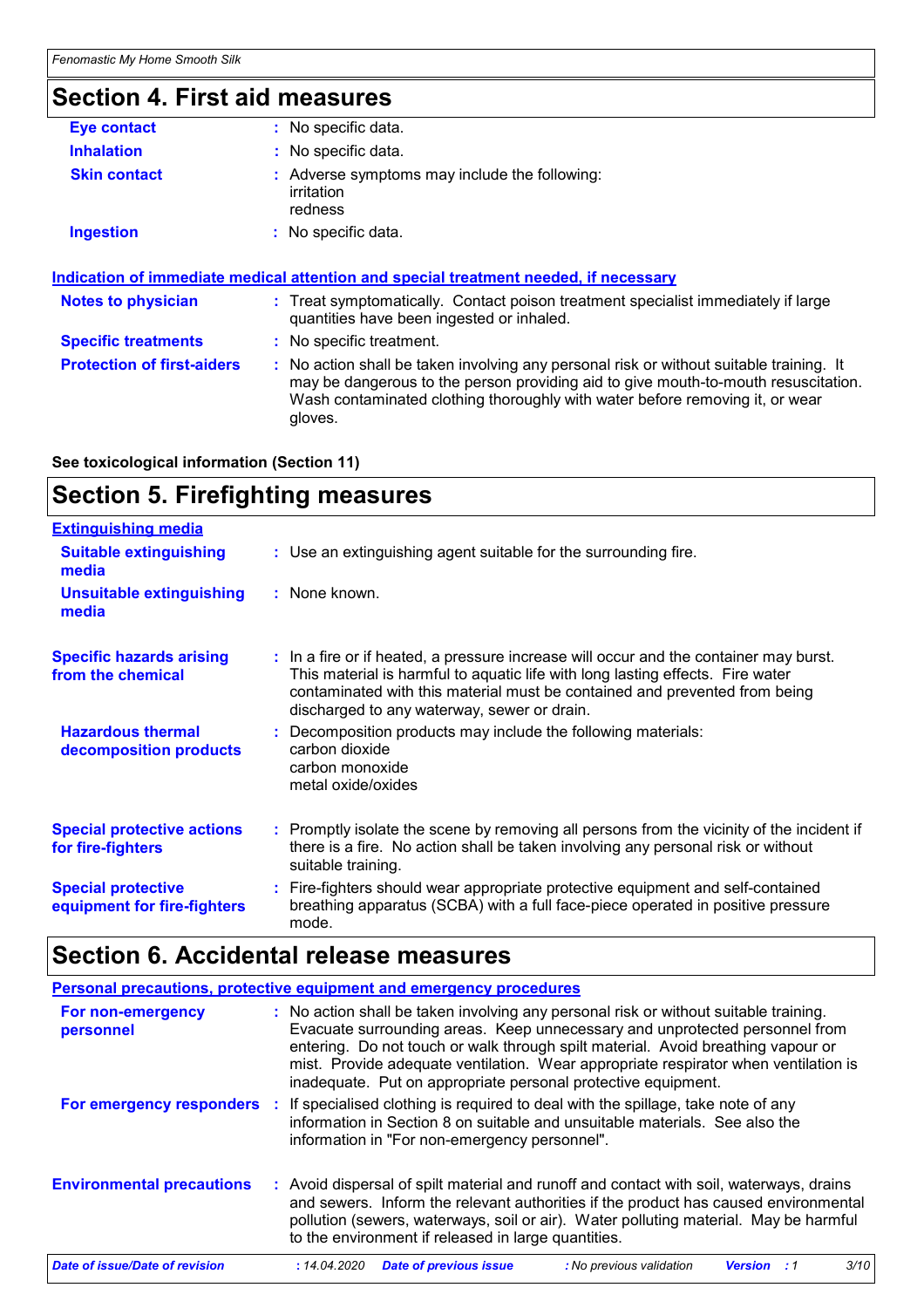### **Section 6. Accidental release measures**

#### **Methods and material for containment and cleaning up**

| <b>Small spill</b> | : Stop leak if without risk. Move containers from spill area. Dilute with water and mop<br>up if water-soluble. Alternatively, or if water-insoluble, absorb with an inert dry<br>material and place in an appropriate waste disposal container. Dispose of via a<br>licensed waste disposal contractor.                                                                                                                                                                                                                                                                                                                                                                                                          |
|--------------------|-------------------------------------------------------------------------------------------------------------------------------------------------------------------------------------------------------------------------------------------------------------------------------------------------------------------------------------------------------------------------------------------------------------------------------------------------------------------------------------------------------------------------------------------------------------------------------------------------------------------------------------------------------------------------------------------------------------------|
| <b>Large spill</b> | : Stop leak if without risk. Move containers from spill area. Approach the release<br>from upwind. Prevent entry into sewers, water courses, basements or confined<br>areas. Wash spillages into an effluent treatment plant or proceed as follows.<br>Contain and collect spillage with non-combustible, absorbent material e.g. sand,<br>earth, vermiculite or diatomaceous earth and place in container for disposal<br>according to local regulations (see Section 13). Dispose of via a licensed waste<br>disposal contractor. Contaminated absorbent material may pose the same hazard<br>as the spilt product. Note: see Section 1 for emergency contact information and<br>Section 13 for waste disposal. |

### **Section 7. Handling and storage**

#### **Precautions for safe handling**

| <b>Protective measures</b>                                                | : Put on appropriate personal protective equipment (see Section 8). Persons with a<br>history of skin sensitization problems should not be employed in any process in<br>which this product is used. Do not get in eyes or on skin or clothing. Do not ingest.<br>Avoid breathing vapour or mist. Avoid release to the environment. Keep in the<br>original container or an approved alternative made from a compatible material, kept<br>tightly closed when not in use. Empty containers retain product residue and can be<br>hazardous. Do not reuse container.                  |
|---------------------------------------------------------------------------|-------------------------------------------------------------------------------------------------------------------------------------------------------------------------------------------------------------------------------------------------------------------------------------------------------------------------------------------------------------------------------------------------------------------------------------------------------------------------------------------------------------------------------------------------------------------------------------|
| <b>Advice on general</b><br>occupational hygiene                          | : Eating, drinking and smoking should be prohibited in areas where this material is<br>handled, stored and processed. Workers should wash hands and face before<br>eating, drinking and smoking. Remove contaminated clothing and protective<br>equipment before entering eating areas. See also Section 8 for additional<br>information on hygiene measures.                                                                                                                                                                                                                       |
| <b>Conditions for safe storage,</b><br>including any<br>incompatibilities | : Store in accordance with local regulations. Store in original container protected<br>from direct sunlight in a dry, cool and well-ventilated area, away from incompatible<br>materials (see Section 10) and food and drink. Keep container tightly closed and<br>sealed until ready for use. Containers that have been opened must be carefully<br>resealed and kept upright to prevent leakage. Do not store in unlabelled containers.<br>Use appropriate containment to avoid environmental contamination. See Section 10<br>for incompatible materials before handling or use. |

### **Section 8. Exposure controls/personal protection**

#### **Control parameters**

None. **Occupational exposure limits**

| <b>Appropriate engineering</b>                   | : Good general ventilation should be sufficient to control worker exposure to airborne                                                                                                                                                                                                                                          |
|--------------------------------------------------|---------------------------------------------------------------------------------------------------------------------------------------------------------------------------------------------------------------------------------------------------------------------------------------------------------------------------------|
| <b>controls</b>                                  | contaminants.                                                                                                                                                                                                                                                                                                                   |
| <b>Environmental exposure</b><br><b>controls</b> | : Emissions from ventilation or work process equipment should be checked to ensure<br>they comply with the requirements of environmental protection legislation. In some<br>cases, fume scrubbers, filters or engineering modifications to the process<br>equipment will be necessary to reduce emissions to acceptable levels. |

#### **Individual protection measures**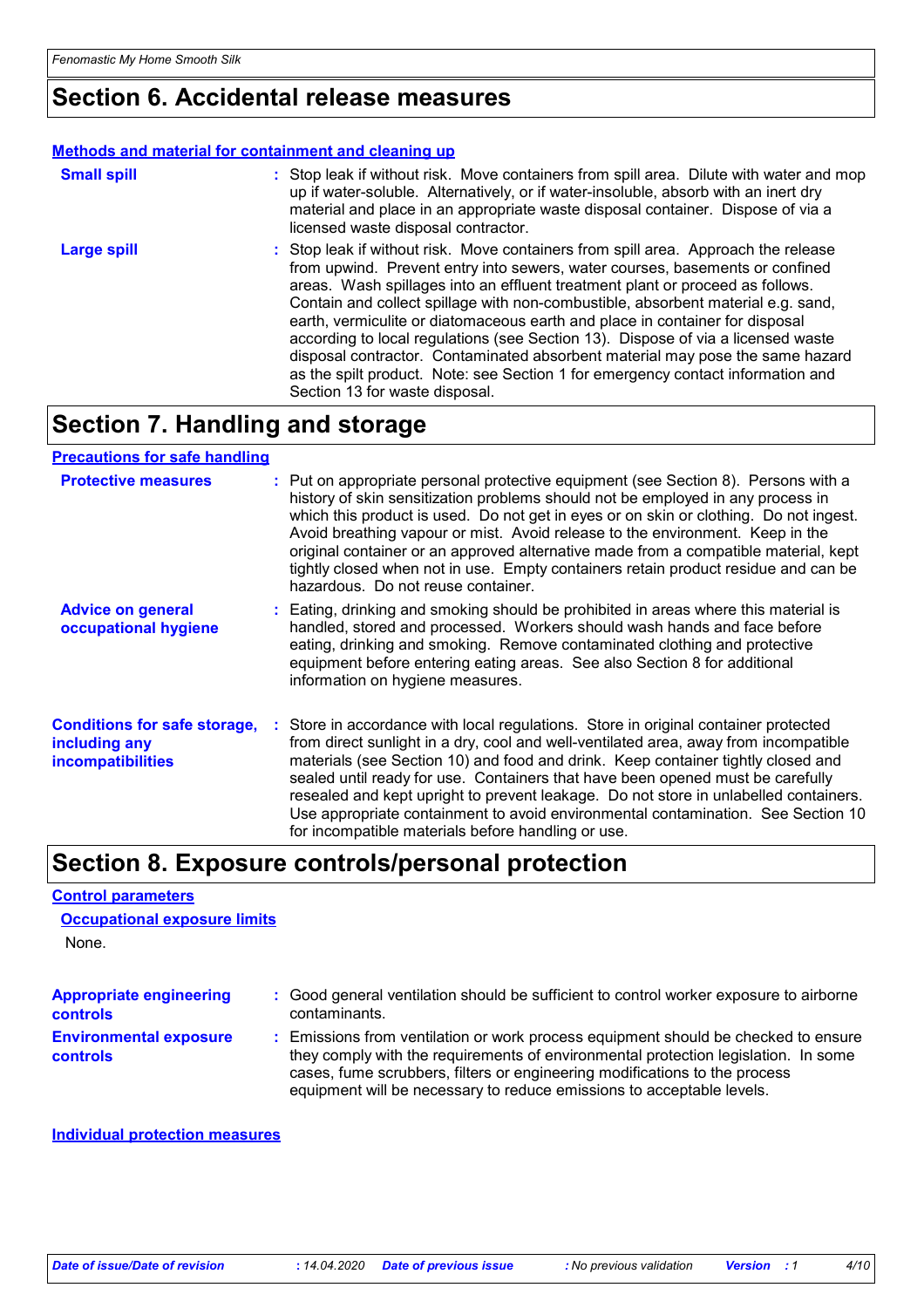# **Section 8. Exposure controls/personal protection**

| <b>Hygiene measures</b>       | : Wash hands, forearms and face thoroughly after handling chemical products, before<br>eating, smoking and using the lavatory and at the end of the working period.<br>Appropriate techniques should be used to remove potentially contaminated clothing.<br>Contaminated work clothing should not be allowed out of the workplace. Wash<br>contaminated clothing before reusing. Ensure that eyewash stations and safety<br>showers are close to the workstation location.                                                                                                                                                                                                                                                                                                                                                                                                                                                                                     |
|-------------------------------|-----------------------------------------------------------------------------------------------------------------------------------------------------------------------------------------------------------------------------------------------------------------------------------------------------------------------------------------------------------------------------------------------------------------------------------------------------------------------------------------------------------------------------------------------------------------------------------------------------------------------------------------------------------------------------------------------------------------------------------------------------------------------------------------------------------------------------------------------------------------------------------------------------------------------------------------------------------------|
| <b>Eye/face protection</b>    | Safety eyewear complying to EN 166 should be used when a risk assessment<br>indicates this is necessary to avoid exposure to liquid splashes, mists, gases or<br>dusts. If contact is possible, the following protection should be worn, unless the<br>assessment indicates a higher degree of protection: safety glasses with side-<br>shields.                                                                                                                                                                                                                                                                                                                                                                                                                                                                                                                                                                                                                |
| <b>Skin protection</b>        |                                                                                                                                                                                                                                                                                                                                                                                                                                                                                                                                                                                                                                                                                                                                                                                                                                                                                                                                                                 |
| <b>Hand protection</b>        | : There is no one glove material or combination of materials that will give unlimited<br>resistance to any individual or combination of chemicals.<br>The breakthrough time must be greater than the end use time of the product.<br>The instructions and information provided by the glove manufacturer on use,<br>storage, maintenance and replacement must be followed.<br>Gloves should be replaced regularly and if there is any sign of damage to the glove<br>material.<br>Always ensure that gloves are free from defects and that they are stored and used<br>correctly.<br>The performance or effectiveness of the glove may be reduced by physical/chemical<br>damage and poor maintenance.<br>Barrier creams may help to protect the exposed areas of the skin but should not be<br>applied once exposure has occurred.<br>Wear suitable gloves tested to EN374.<br>Recommended, gloves(breakthrough time) > 8 hours: nitrile rubber, neoprene, PVC |
| <b>Body protection</b>        | Personal protective equipment for the body should be selected based on the task<br>being performed and the risks involved and should be approved by a specialist<br>before handling this product.                                                                                                                                                                                                                                                                                                                                                                                                                                                                                                                                                                                                                                                                                                                                                               |
| <b>Other skin protection</b>  | : Appropriate footwear and any additional skin protection measures should be<br>selected based on the task being performed and the risks involved and should be<br>approved by a specialist before handling this product.                                                                                                                                                                                                                                                                                                                                                                                                                                                                                                                                                                                                                                                                                                                                       |
| <b>Respiratory protection</b> | : If workers are exposed to concentrations above the exposure limit, they must use a<br>respirator according to EN 140. Use respiratory mask with charcoal and dust filter<br>when spraying this product, according to EN 14387(as filter combination A2-P2). In<br>confined spaces, use compressed-air or fresh-air respiratory equipment. When use<br>of roller or brush, consider use of charcoalfilter.                                                                                                                                                                                                                                                                                                                                                                                                                                                                                                                                                     |

# **Section 9. Physical and chemical properties**

| <b>Appearance</b>                               |                                                                            |
|-------------------------------------------------|----------------------------------------------------------------------------|
| <b>Physical state</b>                           | $:$ Liquid.                                                                |
| <b>Colour</b>                                   | : Various                                                                  |
| <b>Odour</b>                                    | : Characteristic.                                                          |
| <b>Odour threshold</b>                          | : Not applicable.                                                          |
| рH                                              | : Not applicable.                                                          |
| <b>Melting point</b>                            | : 0                                                                        |
| <b>Boiling point</b>                            | : Lowest known value: $100^{\circ}$ C (212 $^{\circ}$ F) (water).          |
| <b>Flash point</b>                              | : Not available.                                                           |
| <b>Evaporation rate</b>                         | : 0.36 (water) compared with butyl acetate                                 |
| <b>Flammability (solid, gas)</b>                | : Not applicable.                                                          |
| Lower and upper explosive<br>(flammable) limits | : Not applicable.                                                          |
| <b>Vapour pressure</b>                          | : Highest known value: $3.2$ kPa (23.8 mm Hg) (at $20^{\circ}$ C) (water). |
| <b>Vapour density</b>                           | : Not available.                                                           |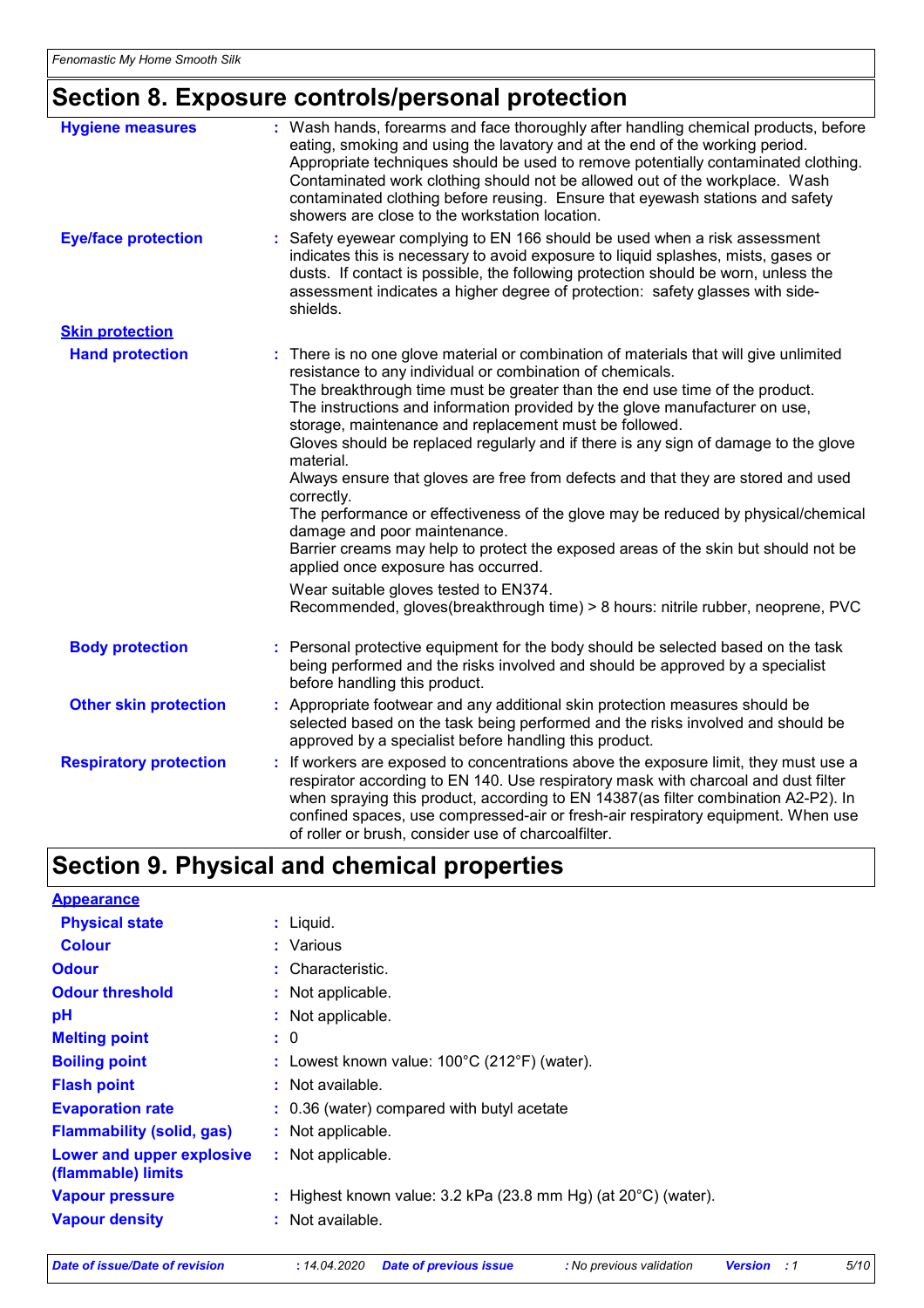### **Section 9. Physical and chemical properties**

| <b>Density</b>                                    | $: 1.21$ to 1.369 g/cm <sup>3</sup>                                      |
|---------------------------------------------------|--------------------------------------------------------------------------|
| <b>Solubility</b>                                 | : Easily soluble in the following materials: cold water and hot water.   |
| <b>Partition coefficient: n-</b><br>octanol/water | : Not available.                                                         |
| <b>Auto-ignition temperature</b>                  | : Not applicable.                                                        |
| <b>Decomposition temperature</b>                  | : Not available.                                                         |
| <b>Viscosity</b>                                  | : Kinematic (40°C): >0.205 cm <sup>2</sup> /s (>20.5 mm <sup>2</sup> /s) |

### **Section 10. Stability and reactivity**

| <b>Reactivity</b>                            | : No specific test data related to reactivity available for this product or its ingredients.              |
|----------------------------------------------|-----------------------------------------------------------------------------------------------------------|
| <b>Chemical stability</b>                    | : The product is stable.                                                                                  |
| <b>Possibility of hazardous</b><br>reactions | : Under normal conditions of storage and use, hazardous reactions will not occur.                         |
| <b>Conditions to avoid</b>                   | : No specific data.                                                                                       |
| <b>Incompatible materials</b>                | : No specific data.                                                                                       |
| <b>Hazardous decomposition</b><br>products   | : Under normal conditions of storage and use, hazardous decomposition products<br>should not be produced. |

### **Section 11. Toxicological information**

#### **Information on toxicological effects**

#### **Acute toxicity**

| <b>Product/ingredient name</b> | Result    | <b>Species</b> | <b>Dose</b> | <b>Exposure</b> |
|--------------------------------|-----------|----------------|-------------|-----------------|
| $C(M)$ IT/MIT $(3:1)$          | LD50 Oral | Rat            | 53 mg/kg    |                 |

#### **Irritation/Corrosion**

Not available.

#### **Sensitisation**

| <b>Product/ingredient name</b> | <b>Route of</b><br>exposure | <b>Species</b>                  | <b>Result</b> |
|--------------------------------|-----------------------------|---------------------------------|---------------|
| $C(M)$ IT/MIT $(3:1)$          | skin                        | Mammal - species<br>unspecified | Sensitising   |

#### **Mutagenicity**

Not available.

#### **Carcinogenicity**

Not available.

#### **Reproductive toxicity**

Not available.

#### **Teratogenicity**

Not available.

#### **Specific target organ toxicity (single exposure)**

Not available.

### **Specific target organ toxicity (repeated exposure)**

Not available.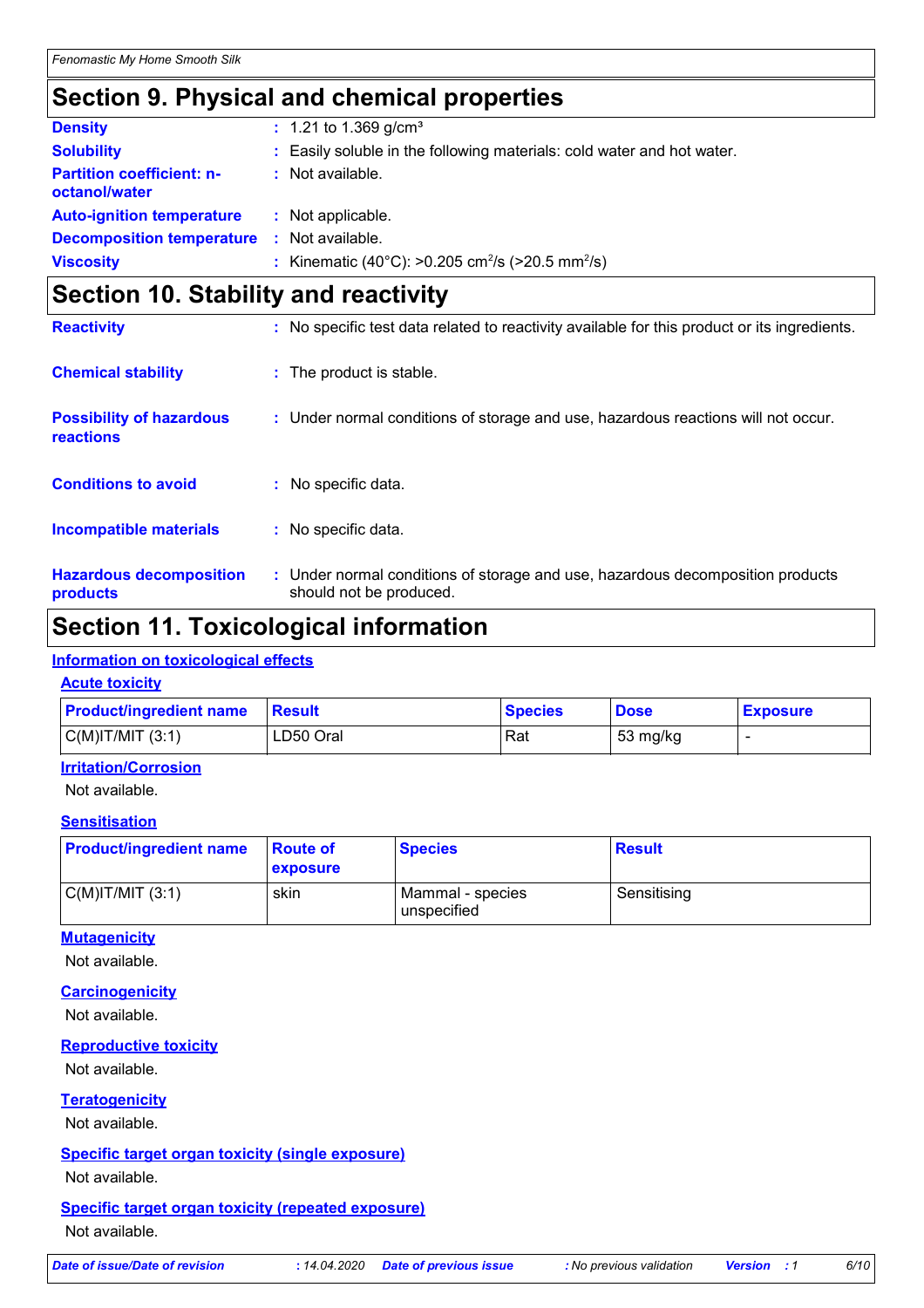# **Section 11. Toxicological information**

#### **Aspiration hazard**

Not available.

| Information on likely routes : Not available.<br>of exposure |                                                                                                          |
|--------------------------------------------------------------|----------------------------------------------------------------------------------------------------------|
| <b>Potential acute health effects</b>                        |                                                                                                          |
| <b>Eye contact</b>                                           | : No known significant effects or critical hazards.                                                      |
| <b>Inhalation</b>                                            | : No known significant effects or critical hazards.                                                      |
| <b>Skin contact</b>                                          | May cause an allergic skin reaction.                                                                     |
| <b>Ingestion</b>                                             | : No known significant effects or critical hazards.                                                      |
|                                                              | Symptoms related to the physical, chemical and toxicological characteristics                             |
| <b>Eye contact</b>                                           | : No specific data.                                                                                      |
| <b>Inhalation</b>                                            | : No specific data.                                                                                      |
| <b>Skin contact</b>                                          | : Adverse symptoms may include the following:<br>irritation<br>redness                                   |
| <b>Ingestion</b>                                             | : No specific data.                                                                                      |
|                                                              | Delayed and immediate effects as well as chronic effects from short and long-term exposure               |
| <b>Short term exposure</b>                                   |                                                                                                          |
| <b>Potential immediate</b><br>effects                        | : Not available.                                                                                         |
| <b>Potential delayed effects</b>                             | : Not available.                                                                                         |
| <b>Long term exposure</b>                                    |                                                                                                          |
| <b>Potential immediate</b><br>effects                        | $:$ Not available.                                                                                       |
| <b>Potential delayed effects</b>                             | $:$ Not available.                                                                                       |
| <b>Potential chronic health effects</b>                      |                                                                                                          |
| Not available.                                               |                                                                                                          |
| <b>General</b>                                               | : Once sensitized, a severe allergic reaction may occur when subsequently exposed<br>to very low levels. |
| <b>Carcinogenicity</b>                                       | : No known significant effects or critical hazards.                                                      |
| <b>Mutagenicity</b>                                          | : No known significant effects or critical hazards.                                                      |
| <b>Teratogenicity</b>                                        | : No known significant effects or critical hazards.                                                      |
| <b>Developmental effects</b>                                 | No known significant effects or critical hazards.                                                        |
| <b>Fertility effects</b>                                     | No known significant effects or critical hazards.                                                        |

#### **Numerical measures of toxicity**

**Acute toxicity estimates**

Not available.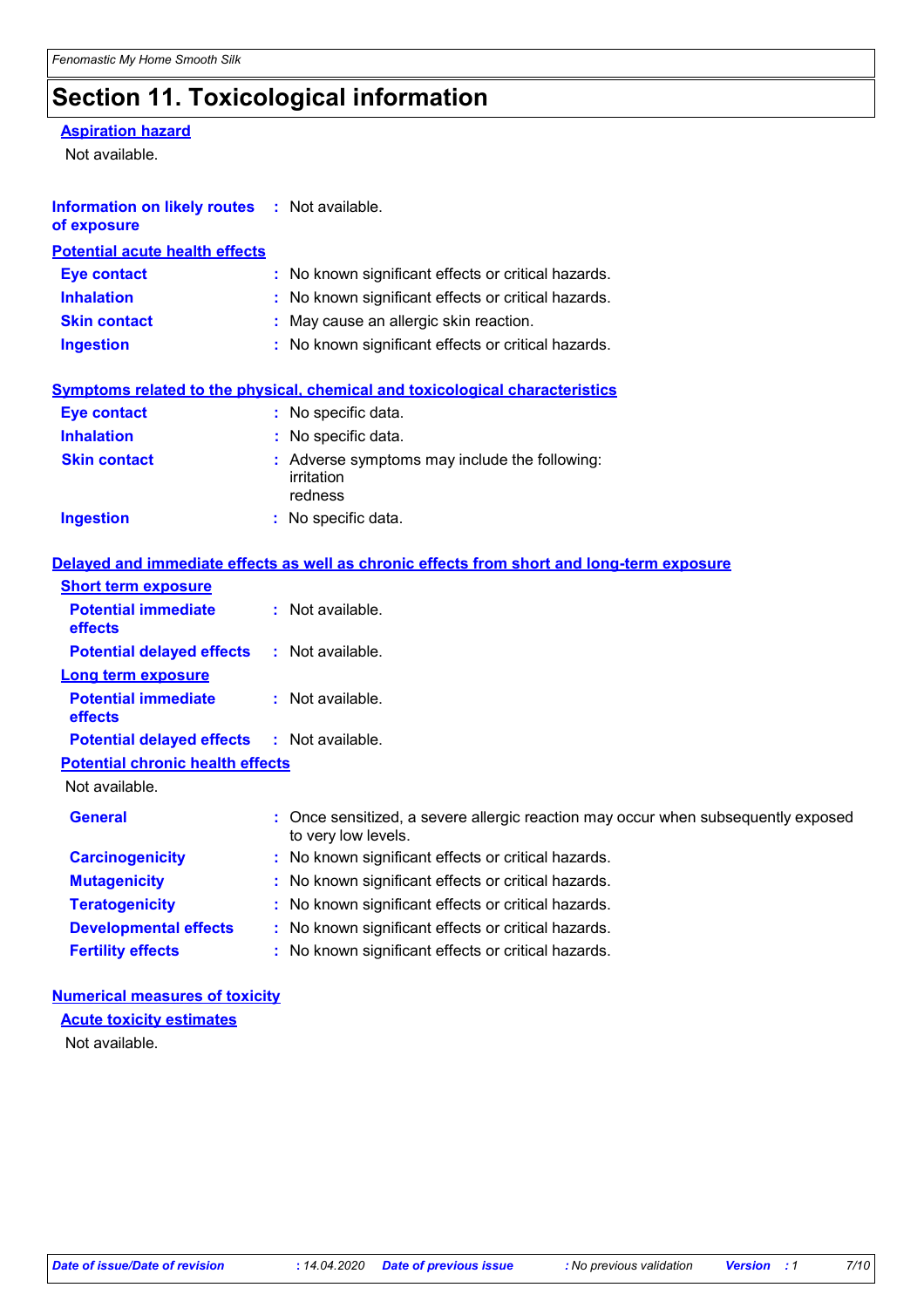### **Section 12. Ecological information**

| <b>Product/ingredient name</b> | <b>Result</b>          | <b>Species</b>                       | <b>Exposure</b><br>72 hours |  |
|--------------------------------|------------------------|--------------------------------------|-----------------------------|--|
| $C(M)$ IT/MIT $(3:1)$          | Acute EC50 0.027 mg/l  | Algae - Selenastrum<br>capricornutum |                             |  |
|                                | Acute EC50 0.16 mg/l   | Daphnia - Daphnia magna              | 48 hours                    |  |
|                                | Acute LC50 0.19 mg/l   | Fish - Oncorhynchus mykiss           | 96 hours                    |  |
|                                | Chronic NOEC 0.1 mg/l  | Daphnia                              | 21 days                     |  |
|                                | Chronic NOEC 0.05 mg/l | Fish                                 | 14 days                     |  |

#### **Persistence and degradability**

| <b>Product/ingredient name</b> | <b>Aquatic half-life</b> | <b>Photolysis</b> | Biodegradability |
|--------------------------------|--------------------------|-------------------|------------------|
| $C(M)$ IT/MIT $(3:1)$          |                          |                   | Not readily      |

#### **Bioaccumulative potential**

Not available.

#### **Mobility in soil**

| <b>Soil/water partition</b> | : Not available. |
|-----------------------------|------------------|
| <b>coefficient (Koc)</b>    |                  |

**Other adverse effects** : No known significant effects or critical hazards.

### **Section 13. Disposal considerations**

The generation of waste should be avoided or minimised wherever possible. Disposal of this product, solutions and any by-products should at all times comply with the requirements of environmental protection and waste disposal legislation and any regional local authority requirements. Dispose of surplus and nonrecyclable products via a licensed waste disposal contractor. Waste should not be disposed of untreated to the sewer unless fully compliant with the requirements of all authorities with jurisdiction. Waste packaging should be recycled. Incineration or landfill should only be considered when recycling is not feasible. This material and its container must be disposed of in a safe way. Care should be taken when handling emptied containers that have not been cleaned or rinsed out. Empty containers or liners may retain some product residues. Avoid dispersal of spilt material and runoff and contact with soil, waterways, drains and sewers. **Disposal methods :**

### **Section 14. Transport information**

|                                      | <b>ADR/RID</b>           | <b>IMDG</b>    | <b>IATA</b>              |
|--------------------------------------|--------------------------|----------------|--------------------------|
| <b>UN number</b>                     | Not regulated.           | Not regulated. | Not regulated.           |
| <b>UN proper</b><br>shipping name    | $\overline{\phantom{0}}$ | -              | $\overline{\phantom{0}}$ |
| <b>Transport hazard</b><br>class(es) | $\blacksquare$           | -              | $\overline{\phantom{0}}$ |
| <b>Packing group</b>                 | $\blacksquare$           |                | $\overline{\phantom{a}}$ |
| <b>Environmental</b><br>hazards      | No.                      | No.            | No.                      |
| <b>Additional</b><br>information     | $\overline{\phantom{0}}$ | -              | ۰                        |

*Date of issue/Date of revision* **:** *14.04.2020 Date of previous issue : No previous validation Version : 1 8/10*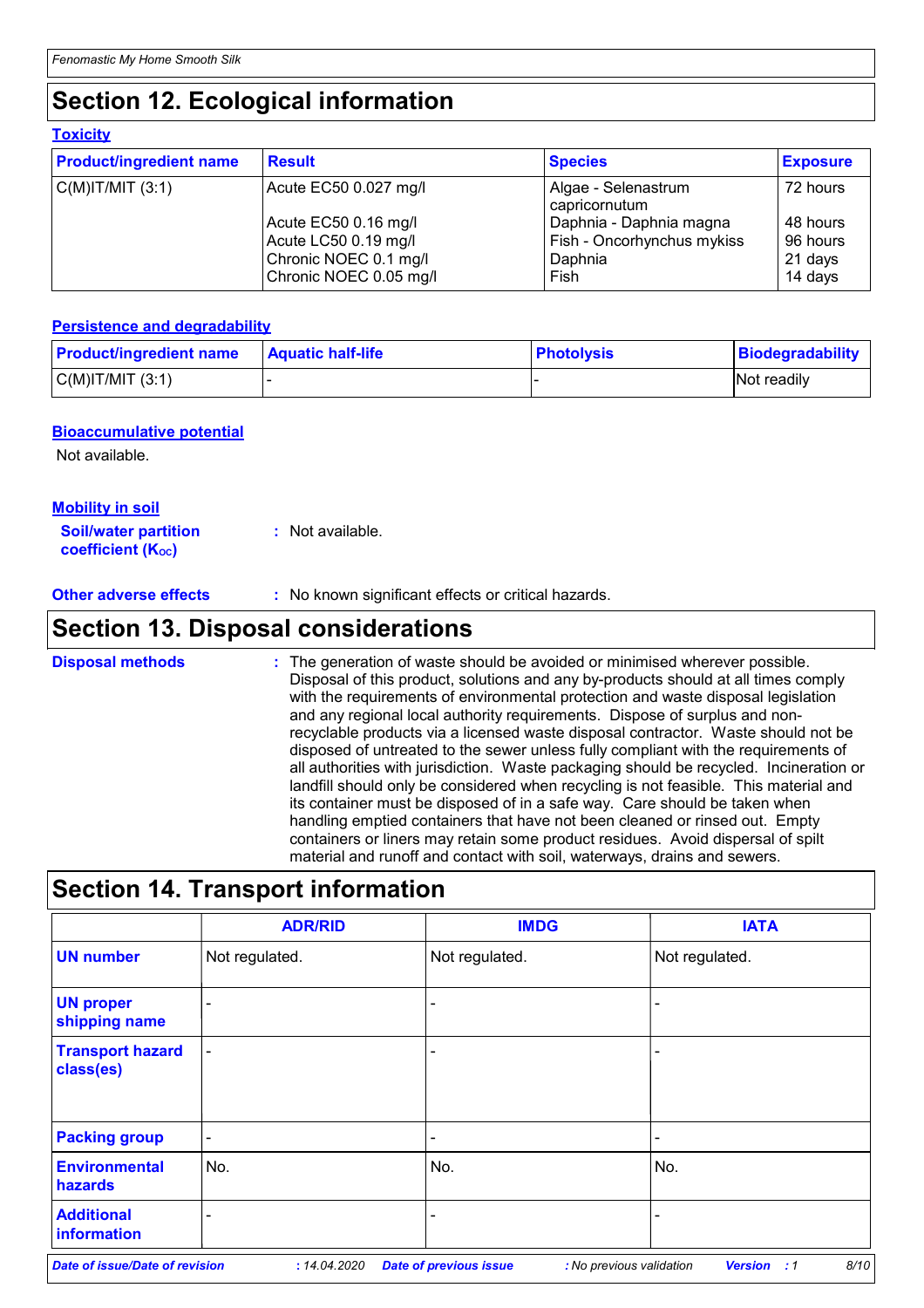### **Section 14. Transport information**

|  | Special precautions for user : Transport within user's premises: always transport in closed containers that are |
|--|-----------------------------------------------------------------------------------------------------------------|
|  | upright and secure. Ensure that persons transporting the product know what to do in                             |
|  | the event of an accident or spillage.                                                                           |

**Transport in bulk according :** Not available. **to Annex II of Marpol and the IBC Code**

### **Section 15. Regulatory information**

| <b>Safety, health and</b><br>environmental regulations<br>specific for the product | : No known specific national and/or regional regulations applicable to this product<br>(including its ingredients). |
|------------------------------------------------------------------------------------|---------------------------------------------------------------------------------------------------------------------|
| <b>International regulations</b>                                                   |                                                                                                                     |
|                                                                                    | <b>Chemical Weapon Convention List Schedules I, II &amp; III Chemicals</b>                                          |
| Not listed.                                                                        |                                                                                                                     |
| <b>Montreal Protocol (Annexes A, B, C, E)</b><br>Not listed.                       |                                                                                                                     |
| <b>Stockholm Convention on Persistent Organic Pollutants</b>                       |                                                                                                                     |
| Not listed.                                                                        |                                                                                                                     |
| <b>Rotterdam Convention on Prior Informed Consent (PIC)</b>                        |                                                                                                                     |
| Not listed.                                                                        |                                                                                                                     |
|                                                                                    |                                                                                                                     |
| <b>UNECE Aarhus Protocol on POPs and Heavy Metals</b>                              |                                                                                                                     |

Not listed.

### **Section 16. Other information**

| <b>History</b>                    |                                                                                                                                                                                                                                                                                                                                                                                                                                                                                                                                                                 |
|-----------------------------------|-----------------------------------------------------------------------------------------------------------------------------------------------------------------------------------------------------------------------------------------------------------------------------------------------------------------------------------------------------------------------------------------------------------------------------------------------------------------------------------------------------------------------------------------------------------------|
| Date of printing                  | : 14.04.2020                                                                                                                                                                                                                                                                                                                                                                                                                                                                                                                                                    |
| Date of issue/Date of<br>revision | : 14.04.2020                                                                                                                                                                                                                                                                                                                                                                                                                                                                                                                                                    |
| Date of previous issue            | : No previous validation                                                                                                                                                                                                                                                                                                                                                                                                                                                                                                                                        |
| <b>Version</b>                    | $\div$ 1                                                                                                                                                                                                                                                                                                                                                                                                                                                                                                                                                        |
| <b>Key to abbreviations</b>       | $\therefore$ ATE = Acute Toxicity Estimate<br>BCF = Bioconcentration Factor<br>GHS = Globally Harmonized System of Classification and Labelling of Chemicals<br>IATA = International Air Transport Association<br>IBC = Intermediate Bulk Container<br><b>IMDG = International Maritime Dangerous Goods</b><br>LogPow = logarithm of the octanol/water partition coefficient<br>MARPOL = International Convention for the Prevention of Pollution From Ships,<br>1973 as modified by the Protocol of 1978. ("Marpol" = marine pollution)<br>UN = United Nations |
| <b>References</b>                 | : Not available.                                                                                                                                                                                                                                                                                                                                                                                                                                                                                                                                                |

**Indicates information that has changed from previously issued version.**

#### **Notice to reader**

**The information in this document is given to the best of Jotun's knowledge, based on laboratory testing and practical experience. Jotun's products are considered as semi-finished goods and as such, products are often used under conditions beyond Jotun's control. Jotun cannot guarantee anything but the quality of the product itself. Minor product variations may be implemented in order to comply with local requirements. Jotun reserves the right to change the given data without further notice.**

**Users should always consult Jotun for specific guidance on the general suitability of this product for their** 

| Date of issue/Date of revision | : 14.04.2020 Date of previous issue | : No previous validation | <b>Version</b> : 1 |  |
|--------------------------------|-------------------------------------|--------------------------|--------------------|--|
|                                |                                     |                          |                    |  |